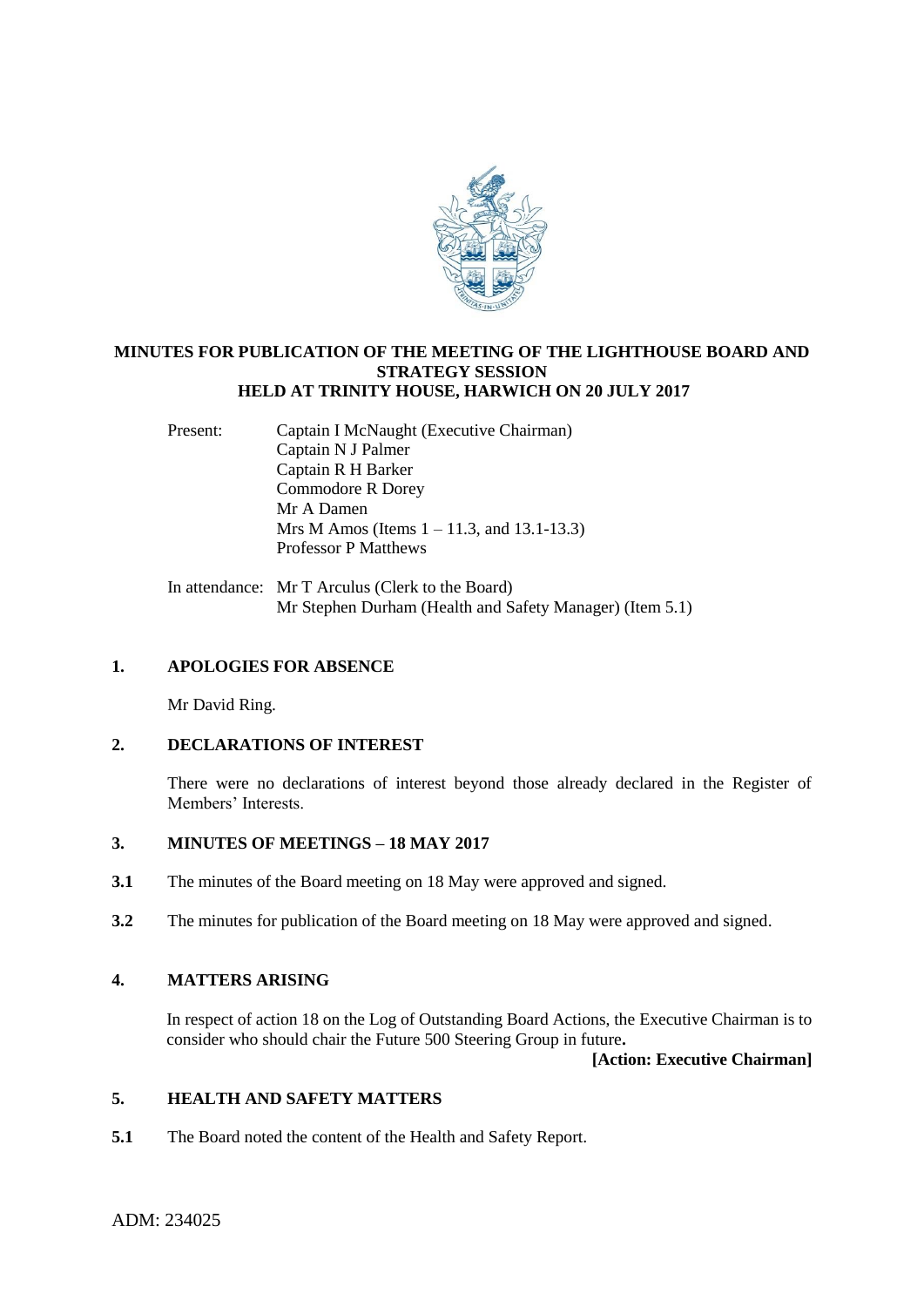Mr S. Durham presented to the Board on the Fair Safety Culture initiative. The Board agreed that the initiative was a good step and should be introduced across the Service in such a way as to foster a sense of ownership and buy-in from the bottom up, rather than having the appearance of being imposed from above. The initiative will encourage all staff to make choices about their safety and the safety of others.

The Board, whilst noting the strong emphasis on safety, also suggested the importance of employees' health and suggested that the presentation of the Culture could be rebalanced to give more emphasis to health.

# [**Action: Mr Durham]**

### **6. BUSINESS PERFORMANCE**

**6.1** The Board noted the report on Key Performance Indicators.

Mr Damen is currently working to align the KPI annual reporting period with the Financial Year reporting period as the operational reporting year and the financial reporting year are currently different.

#### **[Action: Director of Business Services]**

### **7. EXECUTIVE DIRECTORS' REPORT**

Written reports from the Executive Directors concerning recent activities and events in their directorates were noted.

#### Business Services

Light Dues receipts are comparable with the same period last year despite the ha'penny per tonne reduction in the rate. This could indicate a trend towards fewer vessels but with greater tonnage.

The Board discussed current issues with THV PATRICIA and confirmed that costs of remedial work will be met from reserves.

The Board discussed staff pay and skills. Mr Damen will review whether there are any gaps in skill sets and consider how to show these graphically in his reports to the Board.

# **[Action: Director of Business Services]**

With regard to Appendix 7 (Procurement and Supplies), issues with the quality of solar panels continue. Consideration is being given to the future of the framework with the current supplier because the quality of panels is inconsistent. The supplier's response to complaints is good but may be unsustainable. A second supplier has been engaged for critical components. TH is considering purchasing a stock of 200 panels to keep in reserve (TH uses around 400 panels per annum).

Mr Damen will look at the extent to which 'innovation' is embedded in procurement strategies. **[Action: Director of Business Services]**

The Board noted the challenge which had been received from an unsuccessful tender for the Tri-GLA Weather Forecasting System tender. Mr Damen confirmed that the challenge had been successfully defended.

#### R&RNav

With regard to Appendix 5 (R&RNav) the Board discussed the procedure for advancing projects to mitigate underspending. Decisions are made by the Chief Executives Committee.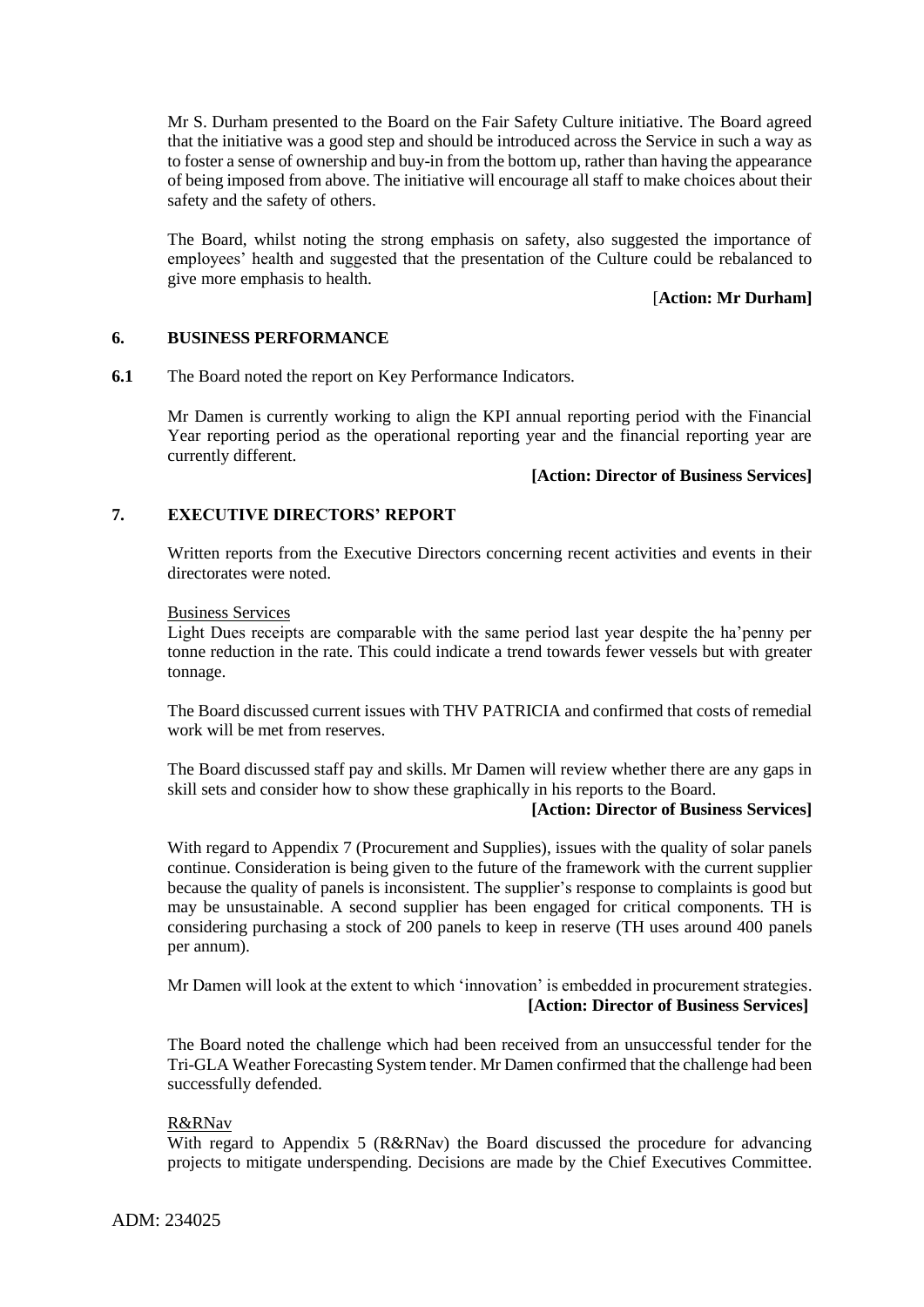The recent GIAA audit of R&RNav suggested some improvements in governance. These should be raised at the JSB at the appropriate time.

## [**Action: Clerk to the Board]**

The Board discussed Marine Autonomous Systems (MAS) and the difference between fully autonomous vessels and remotely operated vessels and the work that is being done by the GLAs to monitor developments and develop policy in respect of them. R&RNav have recently attended a major seminar in Maastricht on MAS. Captain Barker and R&RNav will meet with the MCA to discuss further.

TH considers that the advent of MAS will probably result in a broadening of the GLAs' remit initially because the majority of vessels will for many years remain low-tech and manually navigated. This subject should be added to the JSB agenda for discussion at the next meeting. [**Action: Clerk to the Board]**

#### **Operations**

With regard to Appendix 6 (Commercial), TH has recently submitted a tender for a large contract to provide buoy hire and vessel services on the extension of the Hornsea 1 offshore windfarm.

#### **Secretariat**

Captain McNaught explained the background to the current rebranding tender exercise, the cost of which will be shared with the Corporation.

#### Navigational Requirements

The wreck of the decommissioned tug ELLA is now under the jurisdiction of the SOSREP. The indications are that the owner is not insured for the operation to raise the wreck which will mean that the SOSREP will probably direct TH to organise the operation at the expense of the GLF reserve. The procedure is laid down in the Wreck Removal Convention Act 2011 and is working well. TH's response to the wreck reflects very well on TH's risk response capabilities. THV ALERT responded within 4 hours in the 6 hour response area. The wreck was located by THV ALERT some 2 miles away from the original reported position.

The operation to raise the wreck of the FLUVIUS TAMAR is imminent. SOSREP has been in close contact with TH throughout the process. The owners did have insurance to cover the cost of the lifting operation which is being handled by contract salvors.

Captain Barker reported on the collision of a tug and tow unit in the Sandettie Deep Water Channel on 18 July. It happened in the English Channel on the UK side of the international boundary with France but moved over to the French side and a French Emergency Towing Vessel attended with alacrity. If the Sandettie Deep had been closed the southern North Sea would have been closed to deep draft vessels.

### **8. AIDS TO NAVIGATION PERFORMANCE**

Captain Barker presented the report on AtoN performance.

Les Hanois lighthouse became a serious casualty on the night of 19/20 July. Technicians were arranging an emergency visit at the time of the Board meeting. The cause of the casualty is thought likely to have been a lightning strike.

KPIs – Racons have shown a downwards trend due to a lag resulting from historic issues which have now been resolved. The trend is beginning to improve.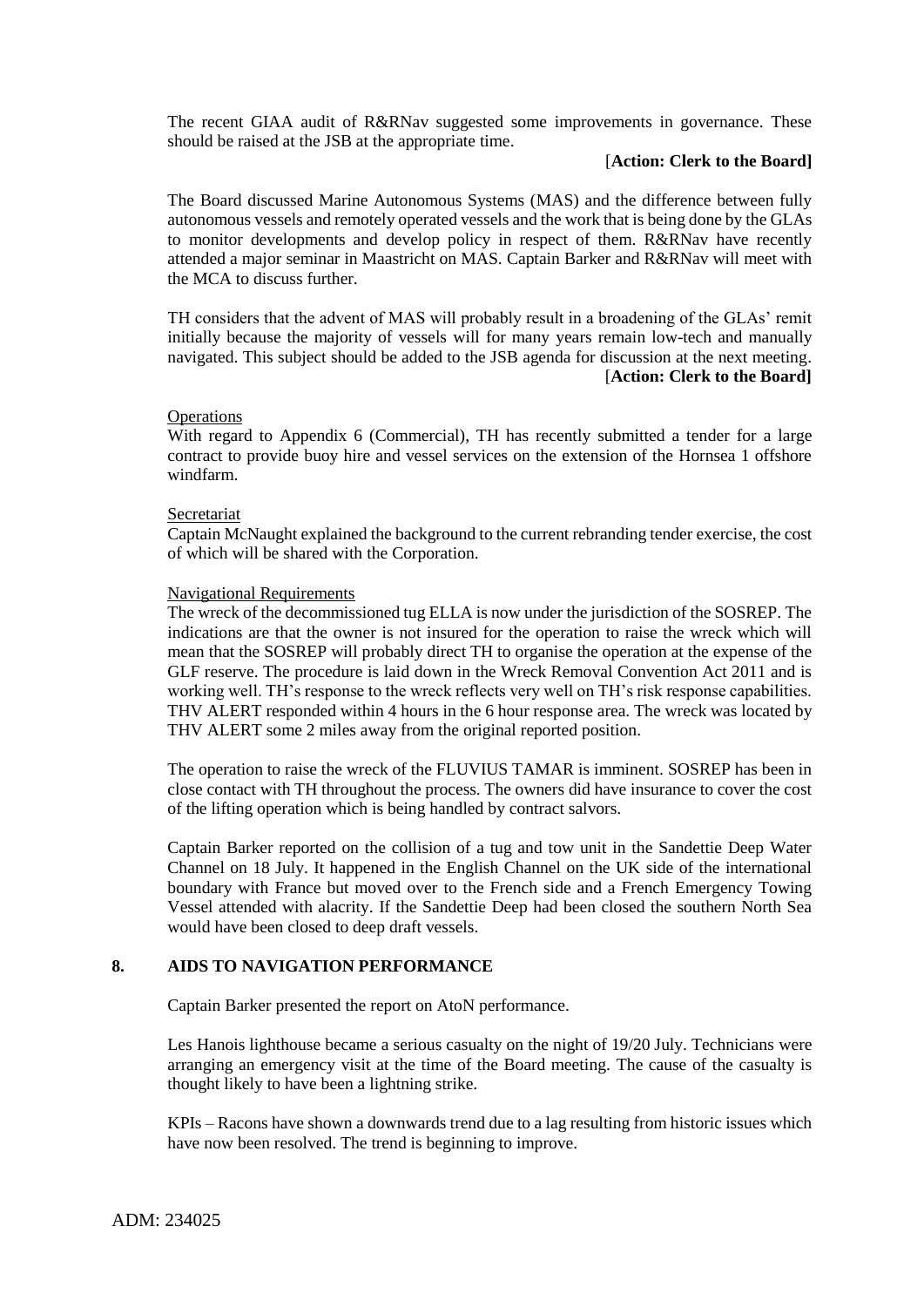The Sunk-Inner MFA has been a significant casualty. The MFA was brought into Harwich and replaced with the EDV. The cause of the casualty is being investigated.

DGPS availability statistics look poor at the moment but this is because of the new method of reporting data.

### **9. FLEET REVIEW**

Commodore Dorey provided a comprehensive résumé of the Fleet Review process to date.

#### **10. MATTERS FOR DISCUSSION**

#### **10.1 DfT and Parliamentary Matters**

Captain McNaught reported that Mr Roger Hargreaves (DfT Maritime Director) would be visiting the Harwich Depot on 21 July and would receive a tour of the facilities. Mr Hargreaves has recently chaired the Fleet Review Reference Group.

Parliament rises for its summer recess on 20 July and returns on 5 September.

Captain McNaught, Captain Barker, Commodore Dorey and the Clerk attended the All Party Parliamentary Maritime and Ports Group meeting on 17 July. The theme was "Reinvigorating the Red Ensign" presented by Michael Parker (Non-executive Chairman, MCA); Doug Barrow (Director UK Ship Register) and Sir Alan Massey (Chief Executive, MCA). The next APPMPG will be on 16 October on the subject of "Regulating Marine Pollution".

The Shipping Minister has recently answered two Parliamentary Questions from the Independent Member of Parliament for North Down (Sylvia Hermon MP) on the role and funding of Irish Lights in respect of Northern Ireland post Brexit. The Minister confirmed that no changes are envisaged.

**10.2** The Board discussed the DfT Good Practice Guide to Delivery Body Partnership which has been circulated in draft by the DfT to its Delivery Bodies for comment. The Board decided that a comprehensive response was required setting out TH's uniqueness. The Clerk and Mr Damen have arranged to meet Ms Fiona Pearson (DfT) on 25 July and will discuss TH's concerns about the guide with her. A formal written submission will also be made.

#### **[Action: Clerk to the Board, Director of Business Services]**

**10.3** Captain McNaught reported that he had recommended to the Court on 18 July that a working group should be set up to discuss the future of the combined role of Executive Chairman. The Board discussed the driving forces from Government for this change. Captain McNaught will write to Mr Chris Angell (DfT) to advise him of the formation of the working group.

### [**Action: Executive Chairman]**

**10.4** The Board discussed the role that corporate objectives should have in setting Executive Directors' objectives and remuneration as part of the wider Strategy discussion.

Professor Matthews, Captain Palmer and Captain McNaught will meet on 28 July to finalise the Executive Chairman's objectives. The Executive Chairman's objectives need to reflect the Corporate Objectives.

### **11. STRATEGIC ISSUES**

### **11.1 Future Strategy**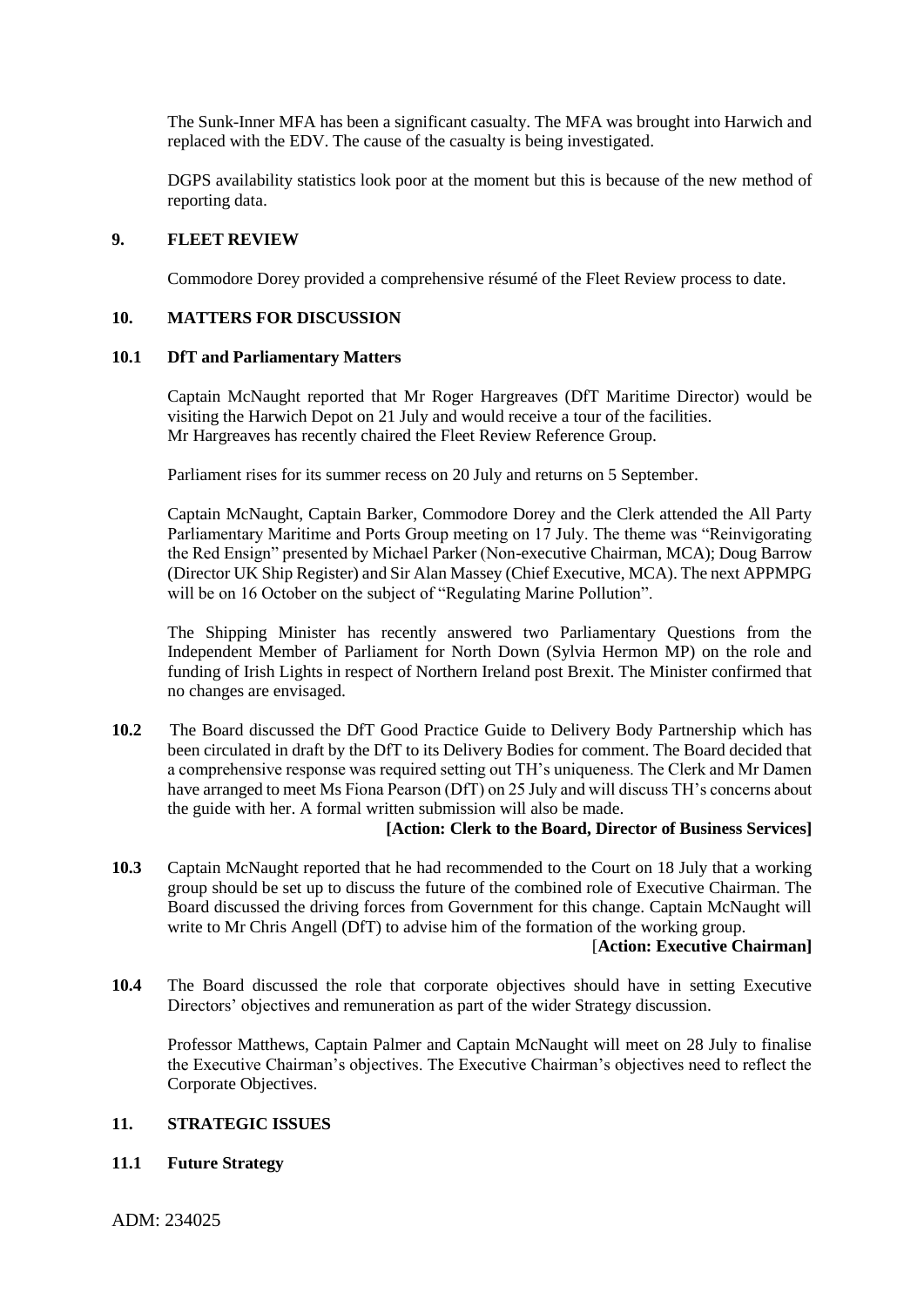The Board discussed the Strategy 2018-28 document and the ways in which it could be aligned with the long term vision "2030 Navigating the Future" and with the Corporate Plan, Operational Action Plan, and personal objectives. A section should be added to the strategy showing how these documents inter-link and also the linkage with the 5 yearly AtoN Review. **[Action: Director of Business Services, Director of Operations]**

### **11.2 Corporate Objectives 2017/18**

Mr Damen presented the draft Corporate Objectives which are based on the current Corporate Plan which was approved on 31 March 2017.

The Board considered that Corporate Objectives should clearly link with the Strategy and with personal objectives. The strategic overview should be long term but the operational delivery may change every year. Corporate Objectives should also be kept as simple as possible, their strength will lie in their simplicity and their relevance to the everyday work of the staff.

### **11.3 Corporate Plan 2018-23**

Mr Damen introduced the draft Corporate Plan 2018-23. The Board discussed the Plan and made some suggestions

#### **[Action: Director of Business Services]**

### **11.4 Operational Action Plan 2017/18**

The Board reviewed the Operational Action Plan 2017/18.

Action 014 should be changed to read "Embed innovation at all levels of the organisation". The SMT should decide an appropriate success indicator in which Future 500 is just one of the means by which innovation is delivered.

### **[Action: Senior Management Team]**

### **11.5 Agenda for Lighthouse Board Strategy Session 20 July 2017**

Noted.

#### **11.6 Board Effectiveness**

The Board considered outstanding recommendations from the DfT's questionnaire "Unlocking your board's full potential" which the members had discussed in detail in 2016.

The outstanding recommendations are:

- The board has a clear set of objectives independent from those of the organisation
- Induction and development programmes ensure board members remain up-to-date throughout their tem on the board - the Board considered that this is not in place for NEDs.

Regarding the first recommendation above, the Board discussed the following suggestions:

- that it could set itself an objective to demonstrate, using examples, ways in which it is has been challenging to the organisation in a productive way
- that it could set itself an objective to hold one meeting per year aboard a ship or at Swansea or St Just
- having an objective to broaden and strengthen its visibility across the organisation and promote innovation and creativity in the workforce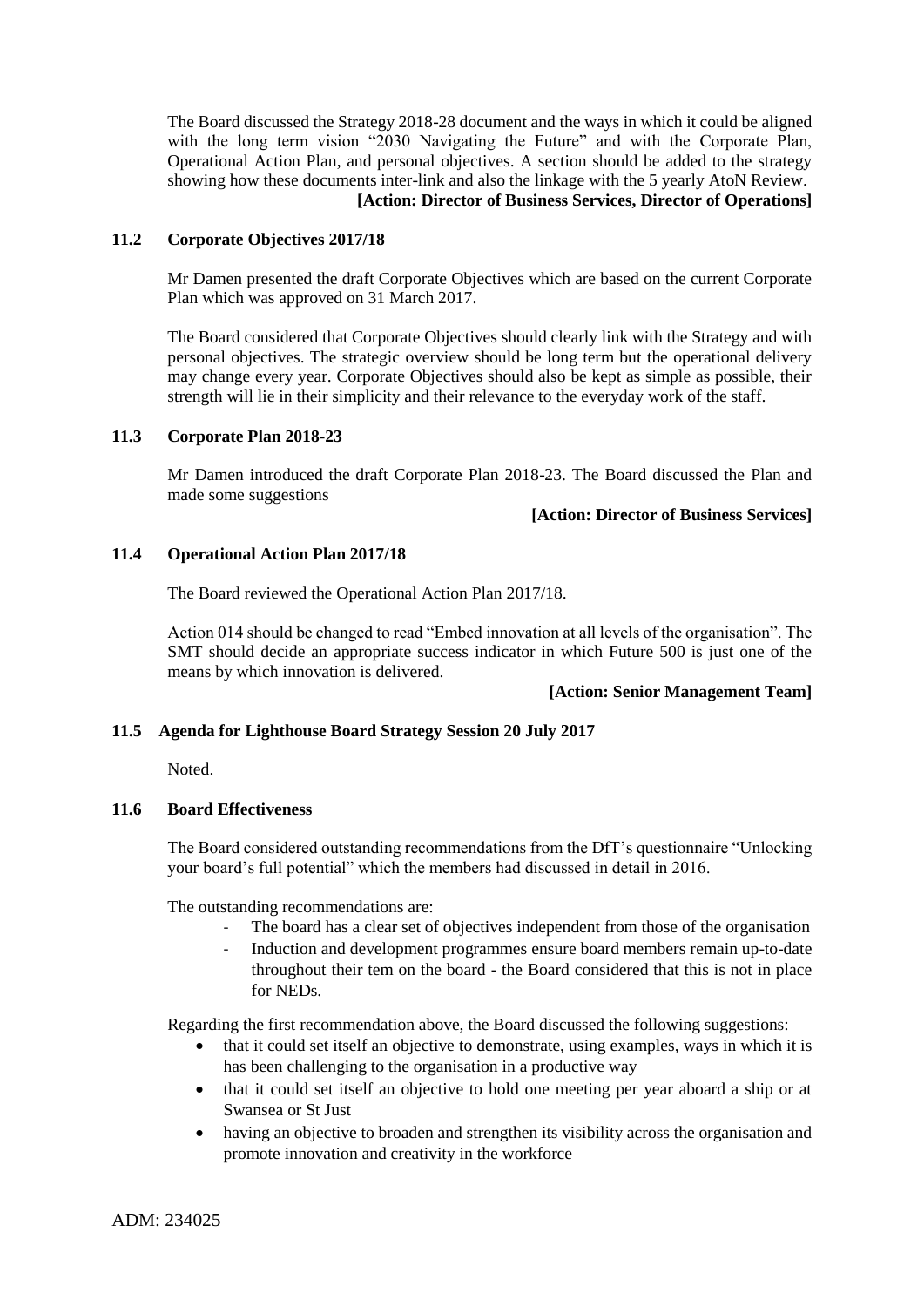The Clerk will prepare a schedule of 3 to 4 objectives for approval by the Board at its next meeting.

# **[Action: Clerk to the Board]**

In terms of the second recommendation above, the Board felt that the DfT recommended NEDs had opportunities to learn new information about the organisation by visiting a TH sites and vessels. This process should be formalised and NEDs should identify any areas they feel they should receive further information about, this input will also be useful when developing NEDs' future objectives.

# [**Action: Clerk to the Board and Non-Executive Directors]**

### **12. JSB MATTERS**

**12.1** The Clerk in his capacity as Secretary to the JSB reported on changes which had been made to the JSB Strategic Agenda by the Chief Executives' Committee.

Autonomous Vessels should be added as a separate line.

### **[Action: JSB Secretary]**

The DfT Code of Good Practice of Delivery Body Partnership should be added to the JSB Agenda for discussion**.**

 **[Action: JSB Secretary]**

The GIAA Audit of R&RNav should be added to the JSB Agenda for discussion.  **[Action: JSB Secretary]**

The Board should formulate its positions in relation to the above prior to the next JSB meeting.  **[Action: All Board Members]**

### **13. OTHER MATTERS TO BE NOTED OR APPROVED**

### **13.1 Audit & Risk Assurance Committee (ARAC) Draft Minutes of meeting on 6 July 2017**

The minutes of the 6 July ARAC were noted.

Mrs Amos reported that the Head of Government Internal Audit had awarded a 'substantial' rating to TH which was a good achievement.

The Board discussed whether TH is over-audited and whether it could adjust its risk appetite in respect of auditing and reduce the amount of audits it undergoes each year. This should be discussed at the ARAC Risk Appetite session in December.

#### **[Action: Mrs Amos, Clerk to the Board]**

#### **13.2 Report on Review of Risk Registers**

The Corporate Risk Register (CRR) was reviewed by the Executive Committee on 11 July and by the ARAC on 6 July.

The main risks on the CRR are:

- Risk of adverse outcomes from the Fleet Review.
- Risk of insufficient ship resources
- Cyber-security
- GNSS vulnerability
- Risk of inability to recruit and retain appropriate SVS personnel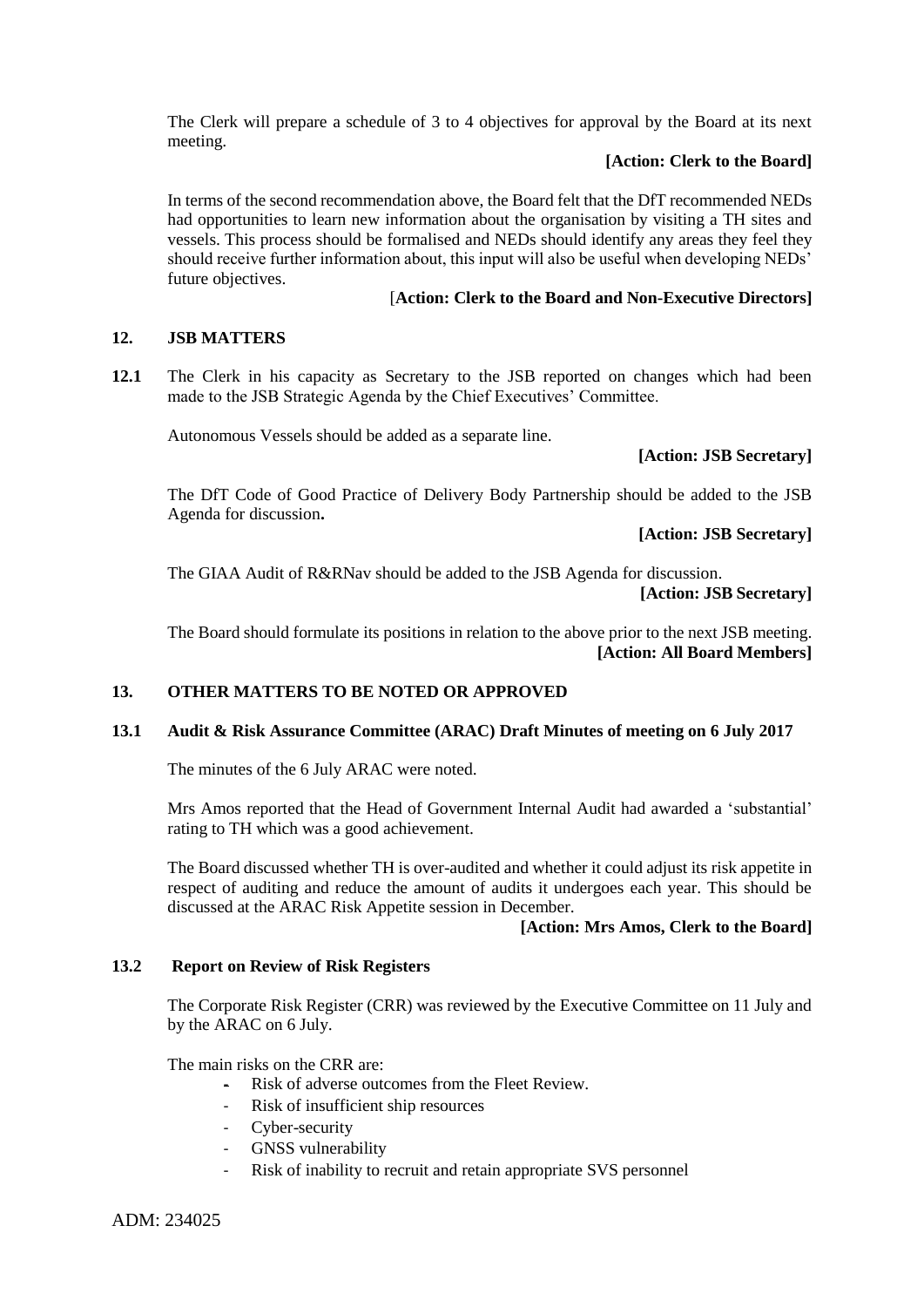Risk of issues with pension service delivery

Mitigation measures were in place.

Cyber-security has been elevated to the CRR.

The Board approved the contents of the CRR as a fair analysis of the key risks faced by TH in its capacity as a GLA.

### **13.3 Annual Report and Accounts**

Captain McNaught confirmed that he had signed the Annual Report and Accounts in his capacity as Accounting Officer on 18 July following Board approval out of committee. This would now be published on the Trinity House website.

# **13.4 Verbal Report from Future 500 Steering Group Chairman**

The Board discussed the opportunities which may arise in relation to piezoelectricity - the electric charge that accumulates in certain solid materials in response to applied mechanical stress. The Board discussed how TH should investigate the potential to harness this resource from buoy mooring gear where it may be generated. The Board discussed potentially using a consultant or a study being done by R&RNav or by a University research department sponsored by TH and with input from TH Operations Directorate. The Board discussed the treatment of intellectual property which may arise from the research.

# **13.5 Health & Safety and Environmental Objectives Policy & Policy Statement**

Changes to the Policy Statement were approved.

### **13.6 Management Systems Policy**

Changes to the Policy were approved.

### **13.7 Non-Executive Directors' Objectives**

Each of the NEDs have agreed to a set of objectives for 2017/18. These were noted by the Board at the 18 May meeting. Since then an additional objective has been given to Mrs Amos – to undertake a comprehensive induction programme. The Board noted this addition.

The Clerk was asked to add an introductory paragraph to the schedule of NEDs' Objectives to explain how it relates to the good practice principles in "Unlocking your board's full potential". **[Action: Clerk to the Board]**

### **14. ANY OTHER BUSINESS**

None, other than discussed above.

# **15. DATES OF UPCOMING MEETINGS**

27 September 2017 in London.

The Board agreed that the date of the November meeting would remain 15 November in London.